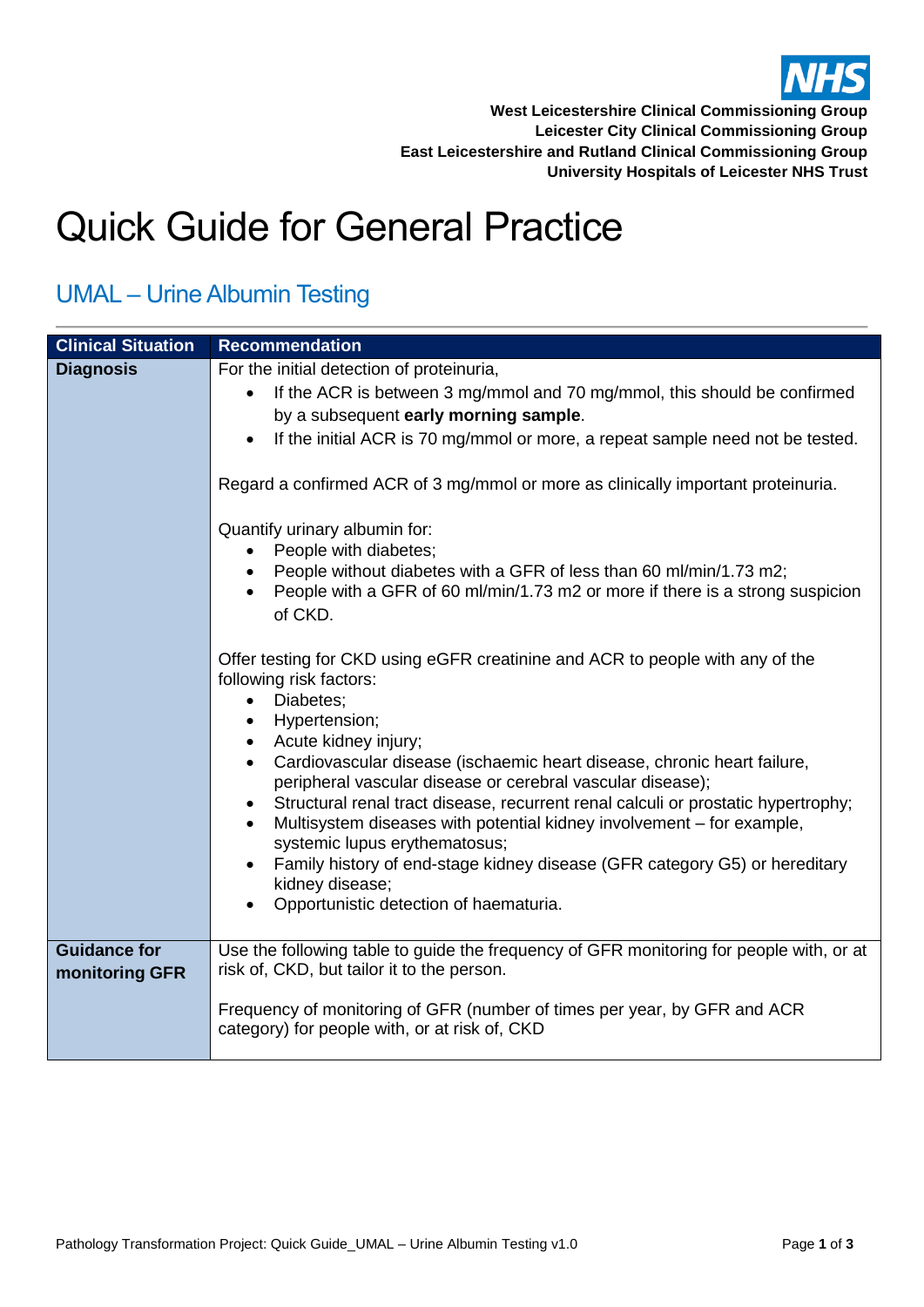

## **West Leicestershire Clinical Commissioning Group Leicester City Clinical Commissioning Group East Leicestershire and Rutland Clinical Commissioning Group University Hospitals of Leicester NHS Trust**

|                                     |                                                                     |                                                                                                                                                                                                                                                                                                                                                                                                                     | and range                                  | ACR categories (mg/mmol), description |                                  |                 |
|-------------------------------------|---------------------------------------------------------------------|---------------------------------------------------------------------------------------------------------------------------------------------------------------------------------------------------------------------------------------------------------------------------------------------------------------------------------------------------------------------------------------------------------------------|--------------------------------------------|---------------------------------------|----------------------------------|-----------------|
|                                     |                                                                     |                                                                                                                                                                                                                                                                                                                                                                                                                     | A1 < 3<br>Normal to<br>mildly<br>increased | A23-30<br>Moderately<br>increased     | A3 > 30<br>Severely<br>increased |                 |
|                                     |                                                                     | G1 290<br>Normal and<br>high                                                                                                                                                                                                                                                                                                                                                                                        | $\leq 1$                                   |                                       | $\geq 1$                         |                 |
|                                     | GFR categories (ml/min/1.73 m <sup>2</sup> ), description and range | G <sub>2</sub> 60-89<br>Mild reduction<br>related to<br>normal range<br>for a young<br>adult                                                                                                                                                                                                                                                                                                                        | $\leq 1$                                   |                                       | $\geq 1$                         |                 |
|                                     |                                                                     | G3a 45-59<br>Mild-moderate<br>reduction                                                                                                                                                                                                                                                                                                                                                                             | 1                                          | 1                                     | $\overline{2}$                   | Increasing risk |
|                                     |                                                                     | G3b 30-44<br>Moderate-<br>severe<br>reduction                                                                                                                                                                                                                                                                                                                                                                       | $\leq$                                     | $\overline{2}$                        | $\geq$ 2                         |                 |
|                                     |                                                                     | G4 15-29<br>Severe<br>reduction                                                                                                                                                                                                                                                                                                                                                                                     | $\overline{2}$                             | $\overline{2}$                        | $\overline{3}$                   |                 |
|                                     |                                                                     | G5 < 15<br>Kidney failure                                                                                                                                                                                                                                                                                                                                                                                           | $\overline{4}$                             | $\geq 4$                              | $\geq 4$                         |                 |
|                                     |                                                                     | Abbreviations: GFR, glomerular filtration rate, ACR, albumin creatinine ratio<br>NB: ACR is an important indicator of cardiovascular risk and progression.<br>Adapted with permission from Kidney Disease: Improving Global Outcomes (KDIGO)<br>CKD Work Group (2013) KDIGO 2012 clinical practice guideline for the evaluation and<br>management of chronic kidney disease. Kidney International (Suppl. 3): 1-150 |                                            | <b>Increasing risk</b>                |                                  |                 |
| <b>Source</b><br><b>Information</b> |                                                                     | NICE Guidance https://www.nice.org.uk/quidance/cg182                                                                                                                                                                                                                                                                                                                                                                |                                            |                                       |                                  |                 |